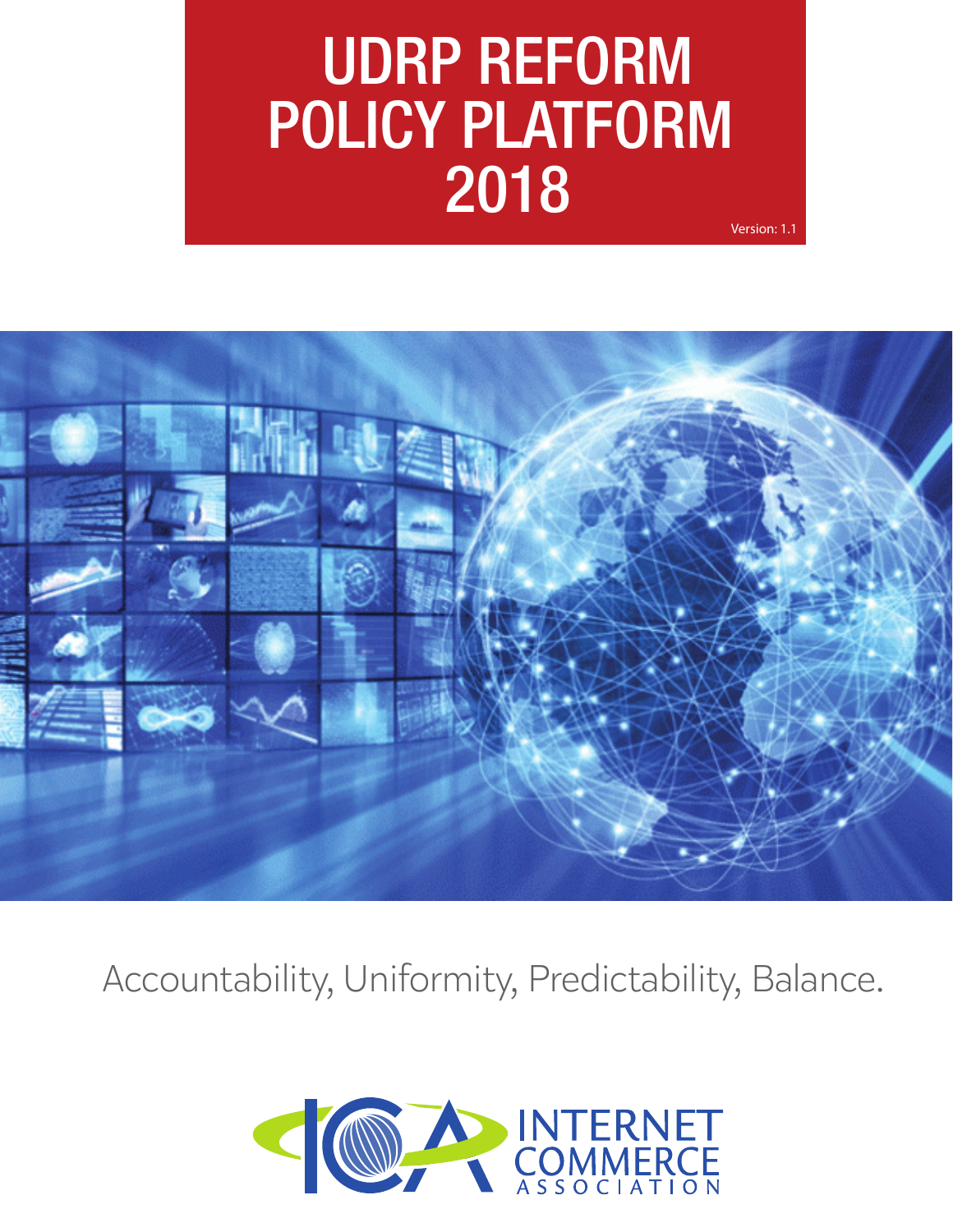### BACKGROUND TO THE UDRP

The Internet Corporation for Assigned Names and Numbers ("ICANN") is a California-based, not-for-profit corporation, whose purpose is to provide operational stability on the Internet. ICANN is charged with managing the development and architecture of domain names, and coordinates the Internet Assigned Numbers Authority functions, which are key technical services critical to the continued operations of the Internet's underlying address book, the Domain Name System or "DNS".

On August 26, 1999, ICANN adopted a Uniform Dispute Resolution Policy ("UDRP") and related Rules (the "UDRP Rules") for the resolution of certain limited kinds of domain name disputes between registrants and third parties, i.e. abusive registration of domain names, otherwise known as "cybersquatting", which is the practice of registering a domain name in bad faith.

All ICANN accredited registrars of ".com" and other domain names have adopted the UDRP and all registrants are therefore subject to the provisions of the UDRP by virtue of their obligations under their respective registration agreement with their particular registrar. Registrars reserve the right to cancel or transfer domain name registrations in certain circumstances, including: (a) receipt of an order from a court or arbitral tribunal, in each case of competent jurisdiction, requiring such action; and/or (b) receipt of a decision of an administrative panel requiring such action in any administrative proceeding to which the registrant was a party and which was conducted under the UDRP.

 Under the UDRP, a party may file a complaint against a registrant over a particular domain name. In order to initiate the UDRP process, a complainant must file the complaint with an ICANN-accredited Dispute Resolution Provider ("DRP"). The only remedial action available to a DRP is the ability to order a registrar to either cancel or transfer the disputed domain name.

 In order for the UDRP to apply to a dispute, and in order to succeed in a UDRP complaint, a complainant must prove that;

- a) the disputed domain name is identical or confusingly similar to a trademark in which the complainant has rights;
- b) the domain name registrant has no rights or legitimate interests in respect of the domain name; and
- c) the domain name was registered in bad faith and that it was also used in bad faith subsequent to its registration in bad faith.

The UDRP is based upon three primary documents: first, the "Policy" which sets out the scope, relief, and basis for mandatory administrative proceedings which may be brought within its ambit;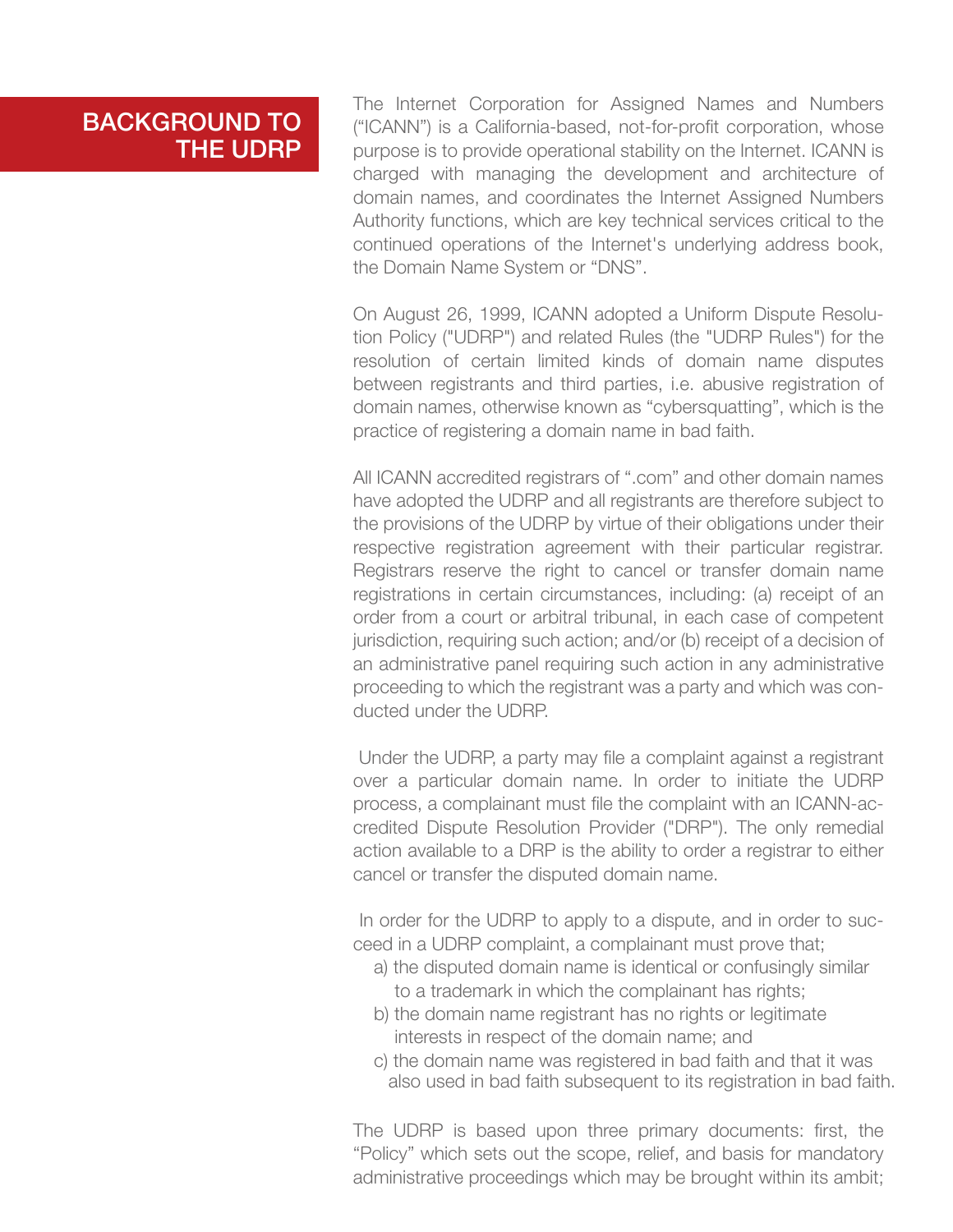## BACKGROUND TO THE UDRP

and secondly the "Rules" that set out the procedural requirements that must be followed in such a proceeding. Thirdly, there are "Supplementary Rules" which DRP's have enacted and which provide for additional procedural requirements observed by the particular DRP's.

The UDRP is intended to provide a streamlined, inexpensive administrative dispute-resolution procedure applicable only for the relatively narrow class of cases of "abusive registrations". Where a UDRP administrative tribunal considers the dispute to be a "legitimate" dispute involving longstanding domain name ownership rights (rather than a case of a registrant merely registering a domain name to target a known trademark owner), the policy of the UDRP is to refer the dispute to the courts and to not transfer the disputed domain name.

Since its inception in 1999, the UDRP has not undergone any reforms to the Policy itself, but without consultation with stakeholders, has undergone certain changes to the UDRP Rules which govern proceedings. In addition ICANN-accredited UDRP Dispute Resolution Providers have unilaterally revised their Supplemental Rules, which also govern UDRP proceedings, again without any consultation.

On October 9, 2015, ICANN issued a Preliminary Issue Report to Review all RPM's (Rights Protection Mechanisms) in all gTLD's (General Top-Level Domain Names). This was followed up with an ICANN Working Group established to review and possibly reform and update rights protection mechanisms, including the UDRP.

Through extensive examination of cases decided under the UDRP, the ICA has determined that there are numerous areas where reform of the UDRP is required. This is evidenced by numerous poorly decided UDRP case decisions, an increase in Reverse Domain Name Hijacking decisions, feedback from ICA members and advisors regarding procedural irregularities and issues, and a comprehensive analysis of the UDRP Policy, Rules, and Supplemental Rules.

The ICA is participating in the ICANN Working Group and developed four (4) key principles that should be espoused in any update to the UDRP, namely Accountability, Uniformity, Predictability, and Balance.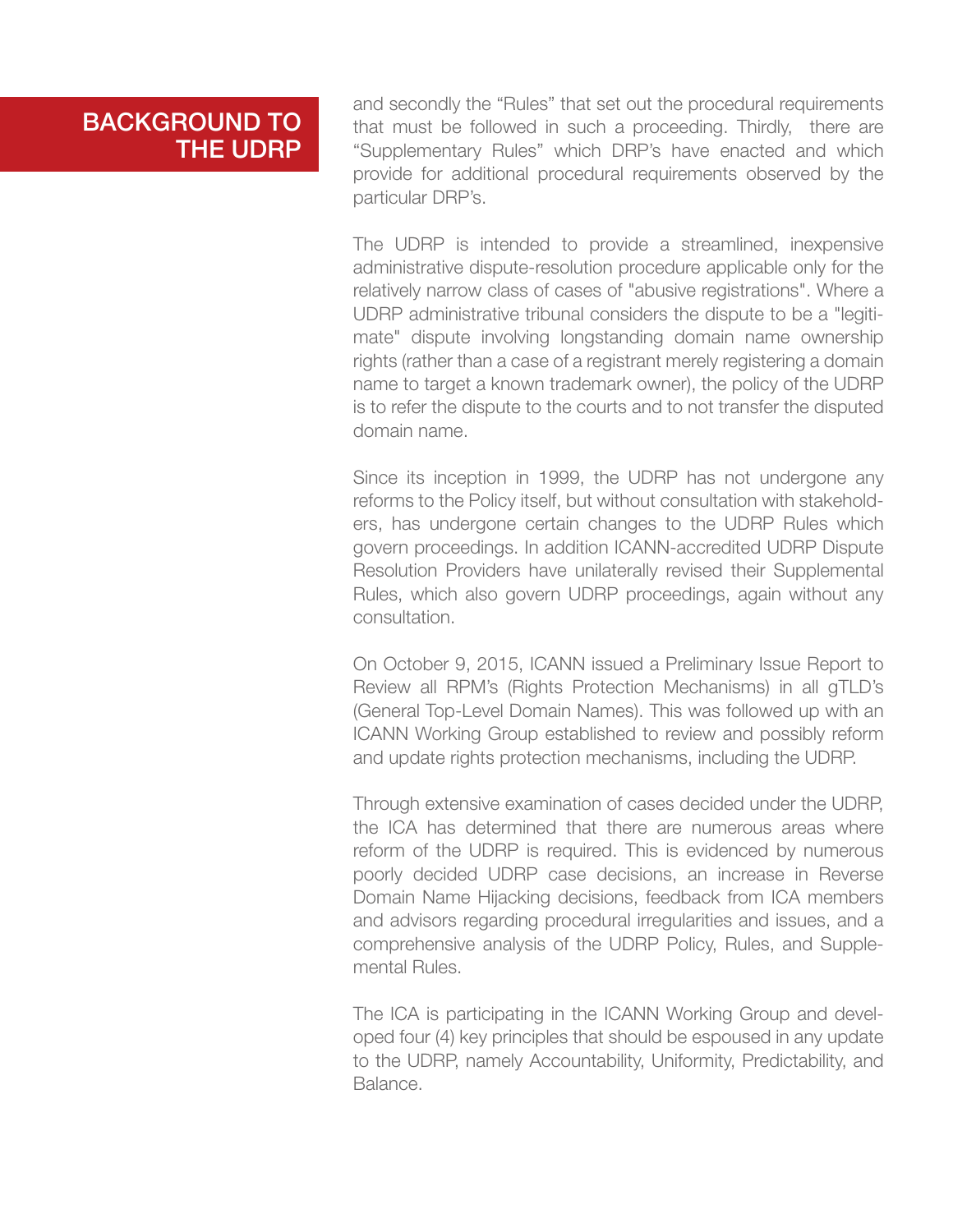# I. Accountability

The ICA believes that Accountability is needed in the UDRP. This means that Dispute Resolution Providers should be accountable to ICANN and that ICA should be accountable to UDRP partici- pants and to the ICANN community.

#### The Problem: Currently DRP's are simply "accredited" by ICANN but once accredited, are unaccountable to ICANN.

The Solution: Put DRP's under contract or similar with ICANN.

The ICA Proposes that all current and future ICANN-accredited UDRP Dispute Resolution Providers be under contract or otherwise bound to an established set of requirements and performance parameters.

Currently, the five (5) ICANN-accredited Dispute Resolution Providers are not bound to any contract or comparable framework and have simply been initially "accredited" without any mechanism for ICANN de-accreditation or oversight whatsoever. ICANN has permitted these DRP's to operate entirely independently on an indefinite basis – with no accountability to anyone – unlike any other sphere of business relations and unlike any other credible system for the administration of justice. The ICA further proposes that any further accreditation of DRP's be frozen until such a mechanism is in place.

## DRP COMPLIANCE FRAMEWORK

The Problem: Currently DRP's are not accountable for their conduct or performance.

The Solution: Establish a framework for oversight, standards, performance, and monitoring of all DRP's.

The ICA Proposes that in order to be a credible system for dispute resolution, DRP's be continually monitored for compliance with an established framework which establishes the DRP's mandate, role, restrictions, limitations, and performance levels.

Currently, there is no such framework in place whatsoever, and accordingly the ICA proposes that ICANN establish such a framework by contract or otherwise with each DRP, and make it enforceable by way of performance reviews, a de-accreditation process for breaches, and a complaints procedure.

## DRP'S UNDER CONTRACT OR SIMILAR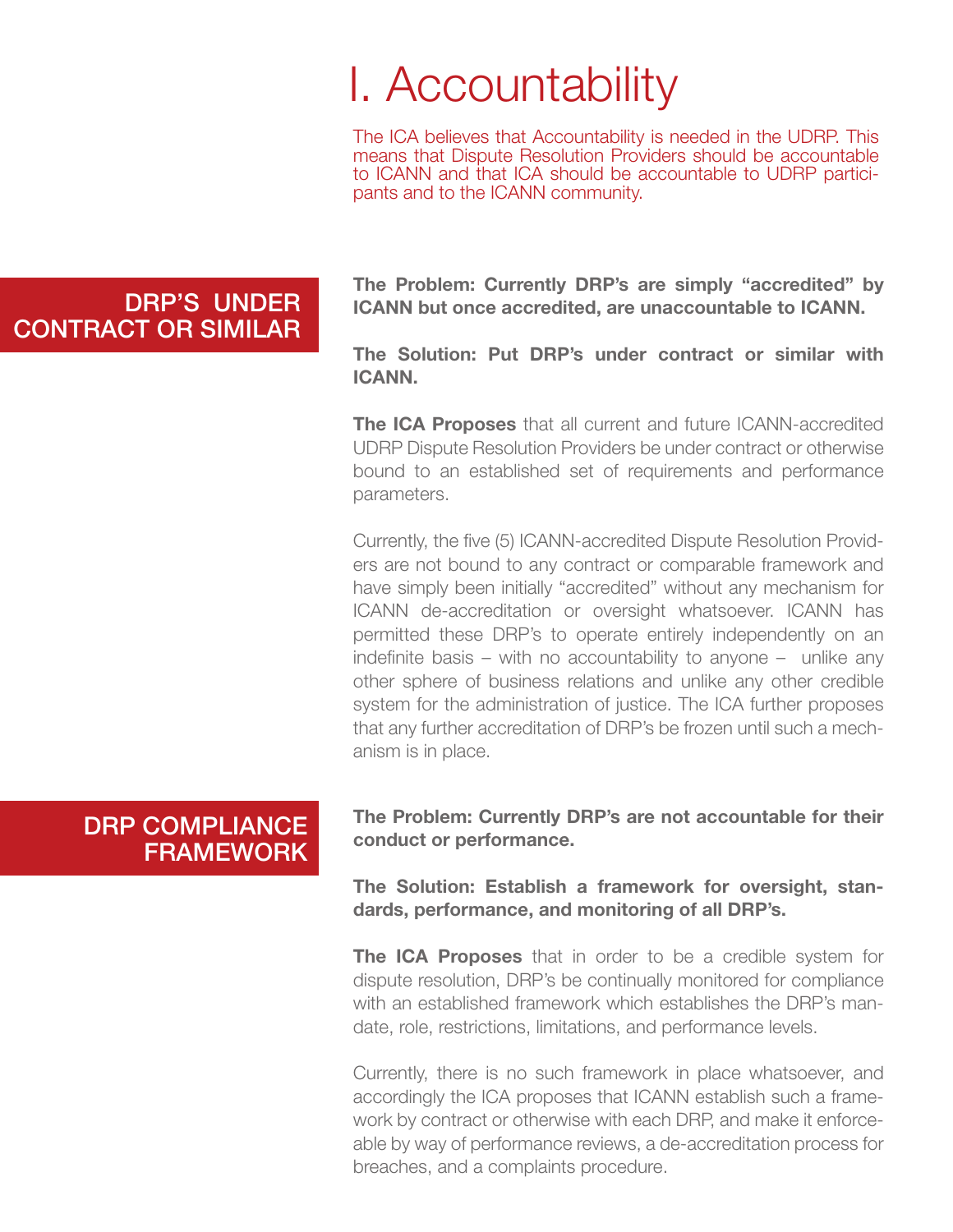## DRP COMPLIANCE FRAMEWORK

Without an established framework, there is simply no accountability for DRP's, and DRP's will continue to operate in any manner that they see fit, regardless of the needs of UDRP participants. In the absence of a mandatory framework for DRP's, DRP's can continue to enact their own rules, employ whomever they choose to decide cases despite lack of qualifications or bias, take however long they want to release decisions, raise prices, add additional fees, maintain panelists on their roster despite conflicts of interest, issue decisions tantamount to amending the UDRP in substance. Both complainants and respondents have an interest in creating accountability, as without it, DRP's can continue in a totally unregulated fashion, making unsupportable decisions transferring valuable domain names away from innocent domain name investors or allowing respondents to hold on to domain names which they are clearly not entitled to under the UDRP.

## DRP COMPLAINT PROCEDURE

The Problem: There is no mechanism for making complaints about DRP conduct or performance.

The Solution: Establish a procedure for receiving and investigating complaints about DRP conduct or performance

The ICA Proposes that as part of any framework established to regulate DRP's, that there be a public complaints process.

ICANN itself has carried on with the UDRP for 18 years despite having fully delegated its administration to DRP's with no oversight whatsoever. This amounts to ICANN unconscionably absolving itself of any responsibility for DRP conduct or performance.

There is no established mechanism for UDRP participants and the ICANN community to express concerns or make complaints regarding DRP conduct and performance. The absence of any such complaints procedure hurts dispute resolution participants, as they are the ones most familiar with issues, concerns, and inadequacies in DRP conduct and performance, and there is currently no mechanism for providing these valuable insights from the community to ICANN for possible remedial or enforcement actions. If a UDRP participant becomes aware of a breach of the proposed framework for DRP regulation, there needs to be a clear mechanism for conveying this concern or complaint to ICANN, and for ICANN to promptly investigate it and take remedial or enforcement action where necessary.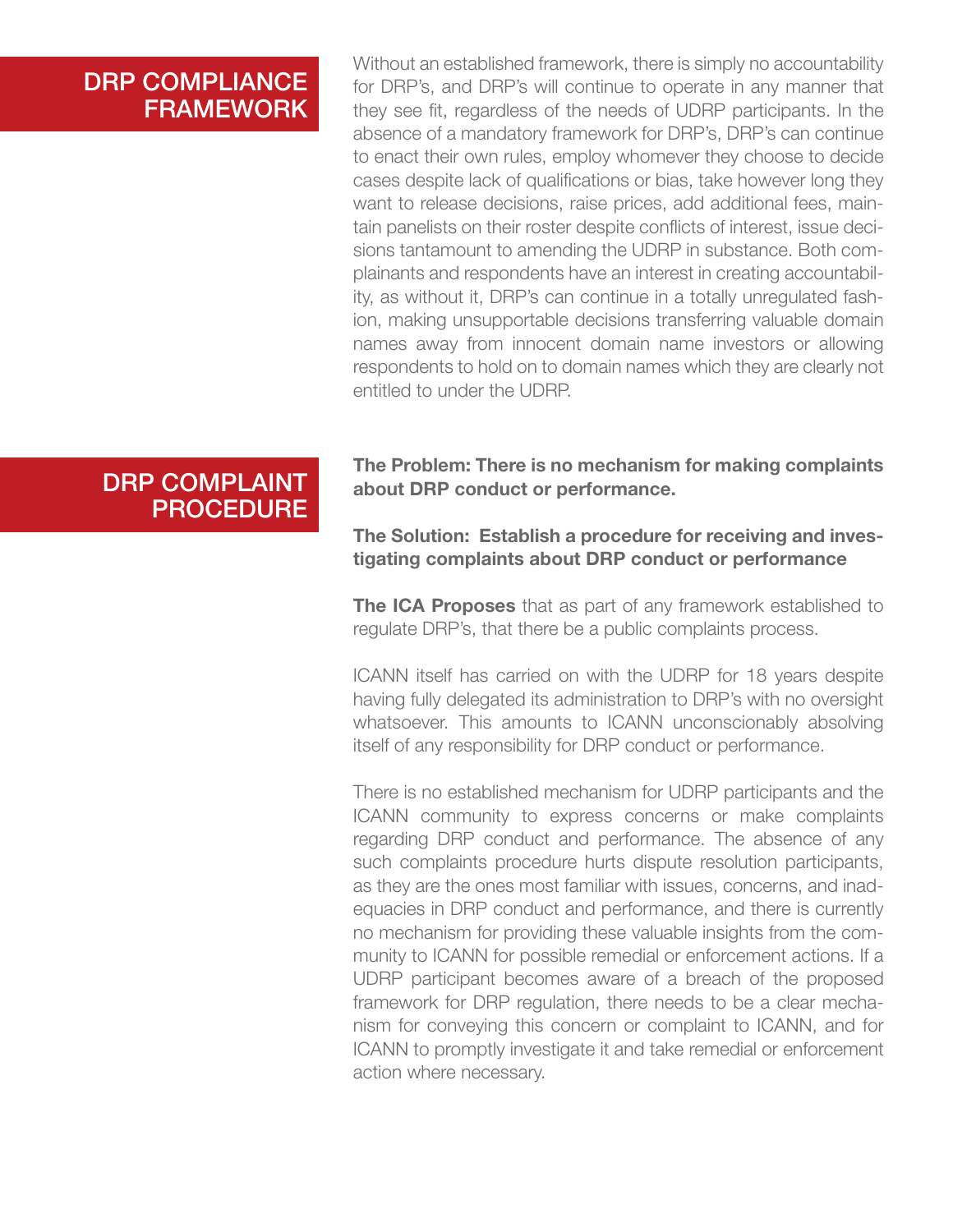## REGULAR REVIEW OF THE UDRP

The Problem: Until now, the UDRP has not undergone any substantive review since its inception 18 years ago.

The Solution: Mandate that the UDRP be reviewed at regular intervals.

The ICA Proposes that as part of the current review of the UDRP, that it be resolved to conduct subsequent reviews at regular intervals.

The UDRP is such an important feature of the domain name system administered by ICANN, that it should not be permitted to languish for another 18 years without opportunities for further discussion, re-evaluation, improvements.

Such reviews should take account of UDRP performance, and DRP performance stakeholder concerns and complaints of the UDRP and DRP's. ICANN staff should prepare for such reviews by reporting on UDRP statistics, performance, DRP compliance, and stakeholder concerns and complaints.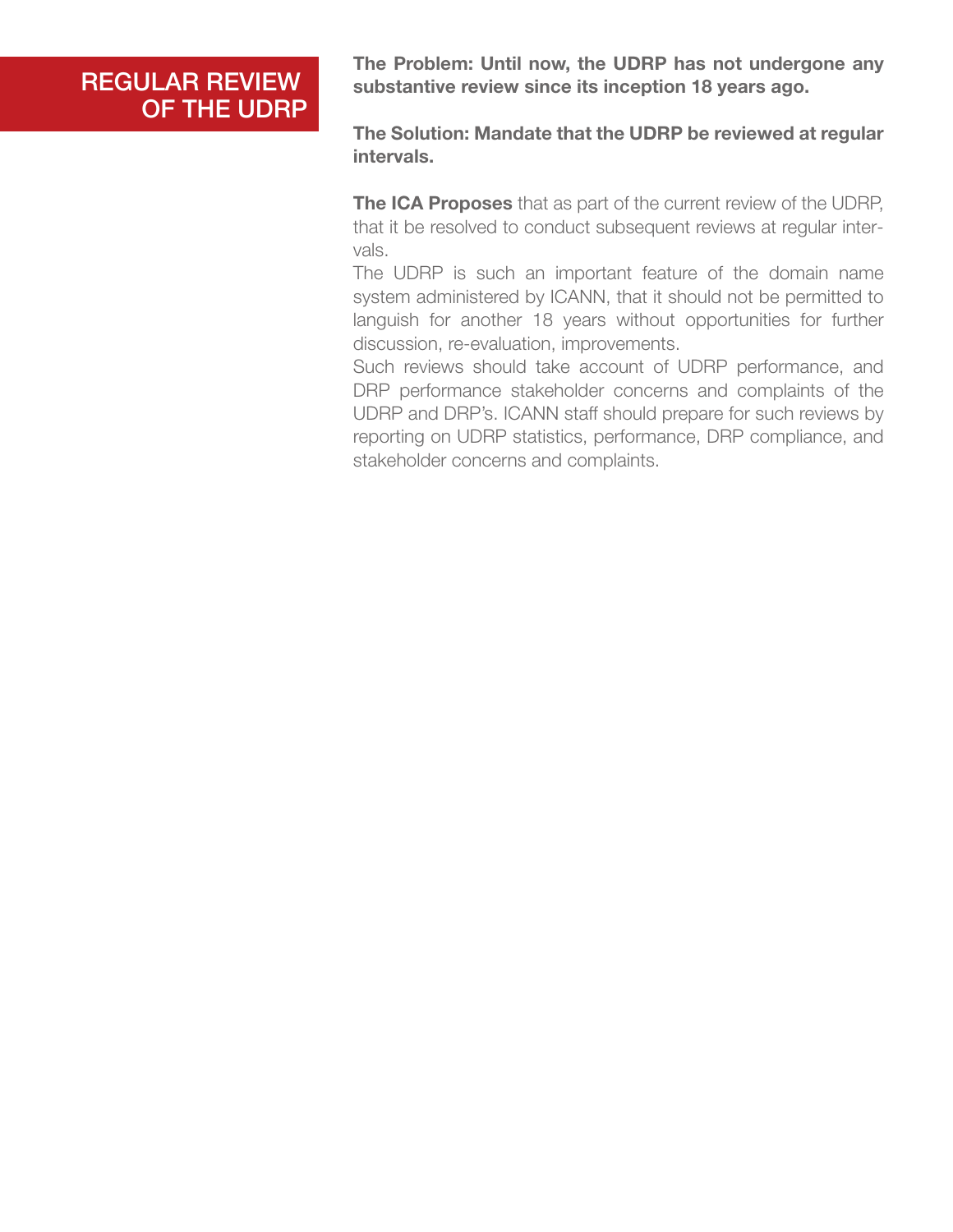# II. Transparency

The ICA believes that for the UDRP to be and to be perceived to be, a credible dispute resolution system which presides over valu- able trademarks and domain names, Transparency should be a guiding principle in its administration. Transparency is fundamen- tal to credible UDRP administration.

The Problem: Unlike in virtually any other facet of ICANN governance, DRP'S are not required to be Transparent and disclose their ownership interests, affiliations, and management.

The Solution: Require all existing and future DRP's to disclose their ownership, affiliations, and management.

The ICA Proposes that as part of the accreditation process and as a condition of continued accreditation, all DRP's be required to disclose all material aspects of their identity, including but not limited to ownership details, management details, affiliations, and interests.

DRP's are entrusted with administering the adjudication of disputes which are of paramount importance to trademark owners and domain name registrants alike. Countless millions of dollars have been spent on UDRP disputes involving domain names and trademarks which are of immense value. Despite that, DRP's have continued to operate opaquely, with no mandated disclosure of who owns them, who runs them, who they are affiliated with, or what outside interests they have.

In order to be a credible dispute resolution process and to avoid actual or even perceived conflicts of interest or other grave issues, ICANN and UDRP participants in particular, need to know who owns and operates DRP's and be prevented from changing their ownership and management without consent of ICANN. Otherwise, without any regulations or restrictions at all, serious issues can arise such as, for example, a DRP being owned or purchased by a party that has a vested interest in UDRP outcomes or who has a history of unlawful conduct. Furthermore, without restrictions on ownership and management, a DRP could "sublicense" or "franchise" its DRP operation to a third party, without any knowledge or consent of ICANN.

## **DISCLOSURE** OF DRP OWNERSHIP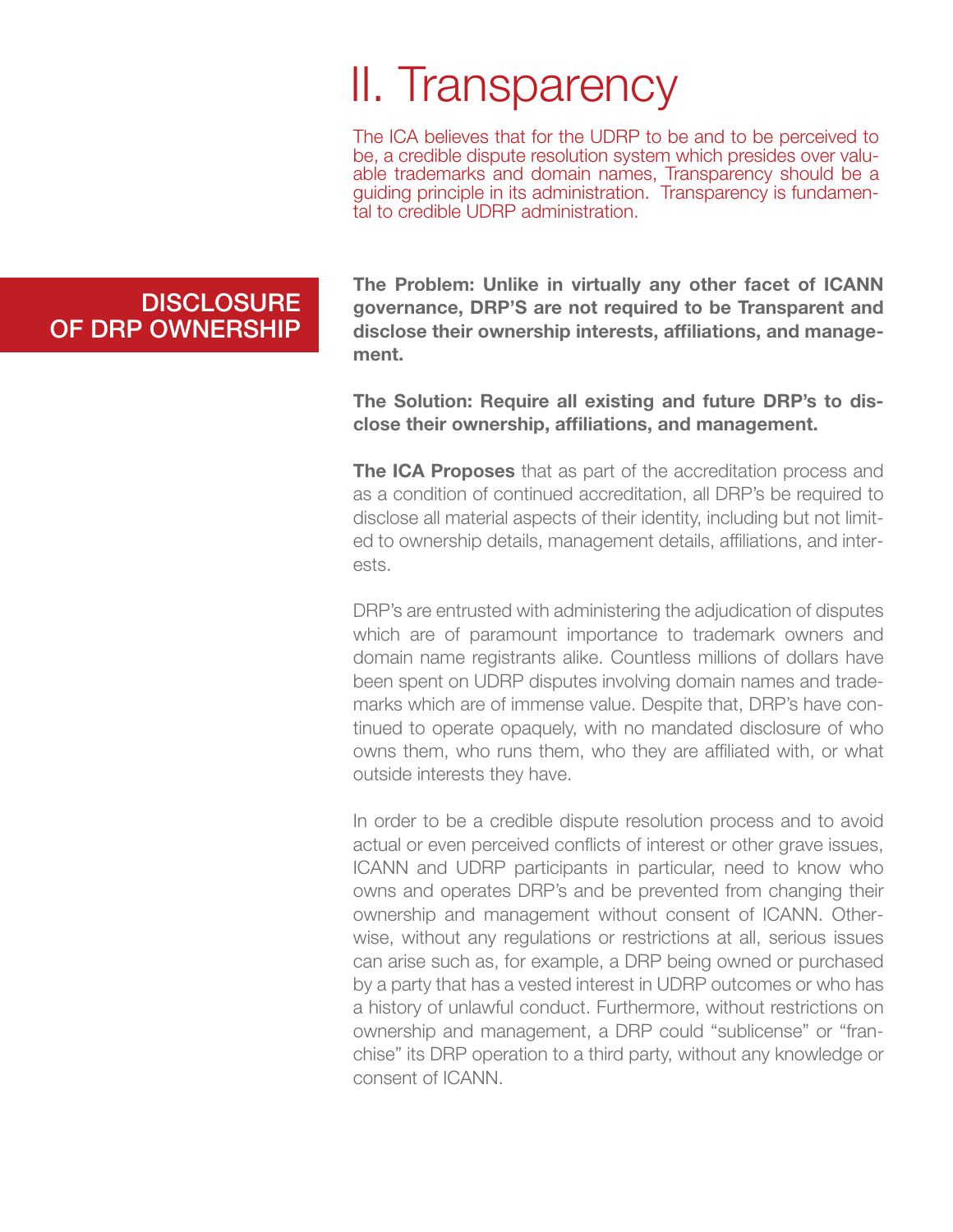## DRP PANELIST **ACCREDITATION**

The Problem: There is no Transparency of Panelist accreditation and de-accreditation standards and procedures.

The Solution: Establish standards and procedures for all Panelist accreditations and de-accreditations.

The ICA Proposes that ICANN establish standards and procedures for all DRP Panelist accreditation and de-accreditation. Currently, DRP's accredit and de-accredit Panelists without any established standards or procedures, and do so without any transparency whatsoever. Participants in UDRP procedures are not provided with any information whatsoever as to what standards particular DRP's employ with regards to who gets to be a Panelist. It is left entirely to the unknown discretion of DRP's.

UDRP Panelists play an integral role in the UDRP, and a transparent accreditation procedure is integral to a fair process, and one that is also perceived to be fair. Without transparency over accreditation of Panelists, UDRP participants cannot be certain that DRP's rosters are exclusively comprised of respected, experienced, credible, and knowledgeable adjudicators. Moreover, individuals who aspire to become an accredited Panelist are left without being provided with any transparent procedures and standards establishing a mechanism for qualification.

Moreover, without a transparent accreditation procedure, there can be no transparent de-accreditation procedure. De-accreditation should occur when an accredited Panelist fails to continue to meet accreditation standards.

There should be public notice of all Panelist accreditation and de-accreditation so that UDRP participants can knowledgably monitor compliance with ICANN accreditation and de-accreditation standards and procedures, thereby enabling them to identify any accreditation related concerns and enabling them to make complaints to ICANN where a DRP has failed to abide by the standards and procedures.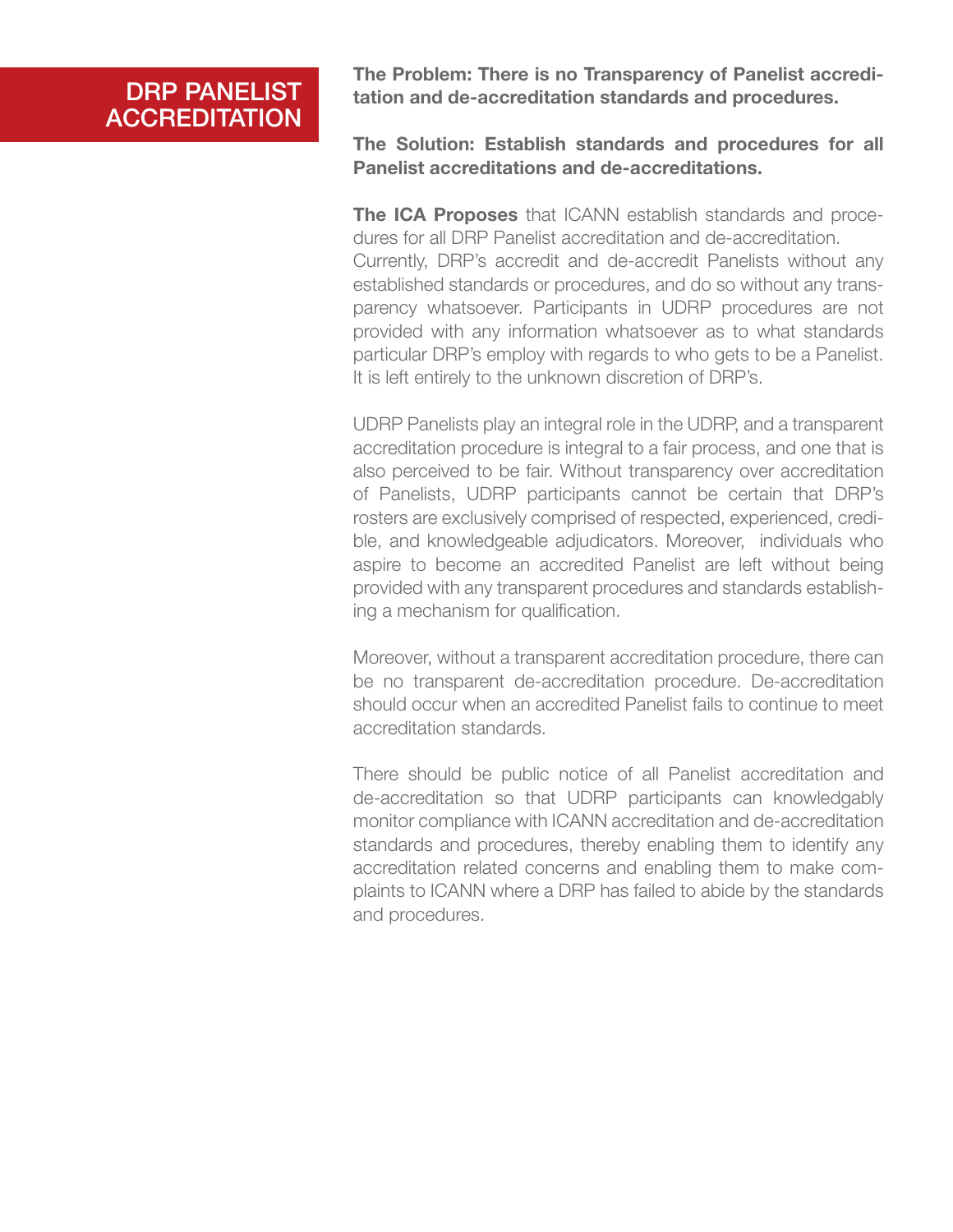## UDRP DATA **DISCLOSURE**

The Problem: ICANN does not provide Transparent UDRP data disclosure.

The Solution: Regularly and consistently provide UDRP data across all DRP's.

The ICA Proposes that ICANN take responsibility for compiling and publishing UDRP data derived from all DRP's.

Currently, ICANN publishes no UDRP data whatsoever. ICANN does not publish a database of pending UDRP disputes nor does it publish UDRP decisions. It is left entirely to DRP's to decide how to publish details of pending disputes and completed UDRP cases, if at all. Furthermore, ICANN compiles no statistics regarding UDRP's, and again it is left entirely to DRP's if they choose to compile and publish such statistics, which statistics are compiled, and how they are published.

As a result, ICANN and UDRP participants are deprived of access to crucial data that would assist in evaluating the performance of the UDRP and UDRP participants in particular, are also hindered in making decisions in the conduct of UDRP's which are a factor of UDRP data.

ICANN should establish an agreed upon framework for data collection which all DRP's are required to contribute to, in a standardized format that ICANN can compile in a searchable format. ICANN should also determine which data sets are important and should be acquired.

It is unsatisfactory for DRP's to be permitted to fail to adequately compile and publish data, or fail altogether to compile and publish such data. Data such as party names, locations, trademarks, issues, outcomes, procedural orders, case law references, reverse domain name hijacking instances, and many other data sets, are all important and should be readily available and searchable across all UDRP disputes, regardless of the particular DRP involved.

There is substantial evidence of certain DRP's failing to publish decisions, failing to publish searchable decisions, and failing to fairly and comprehensively extract data for issues that are of concern to many UDRP participants. Left to compile and publish data on their own, DRP's will continue to either fail entirely to compile and publish, or compile and publish only selective data for their own DRP, making effective searching of data difficult or impossible.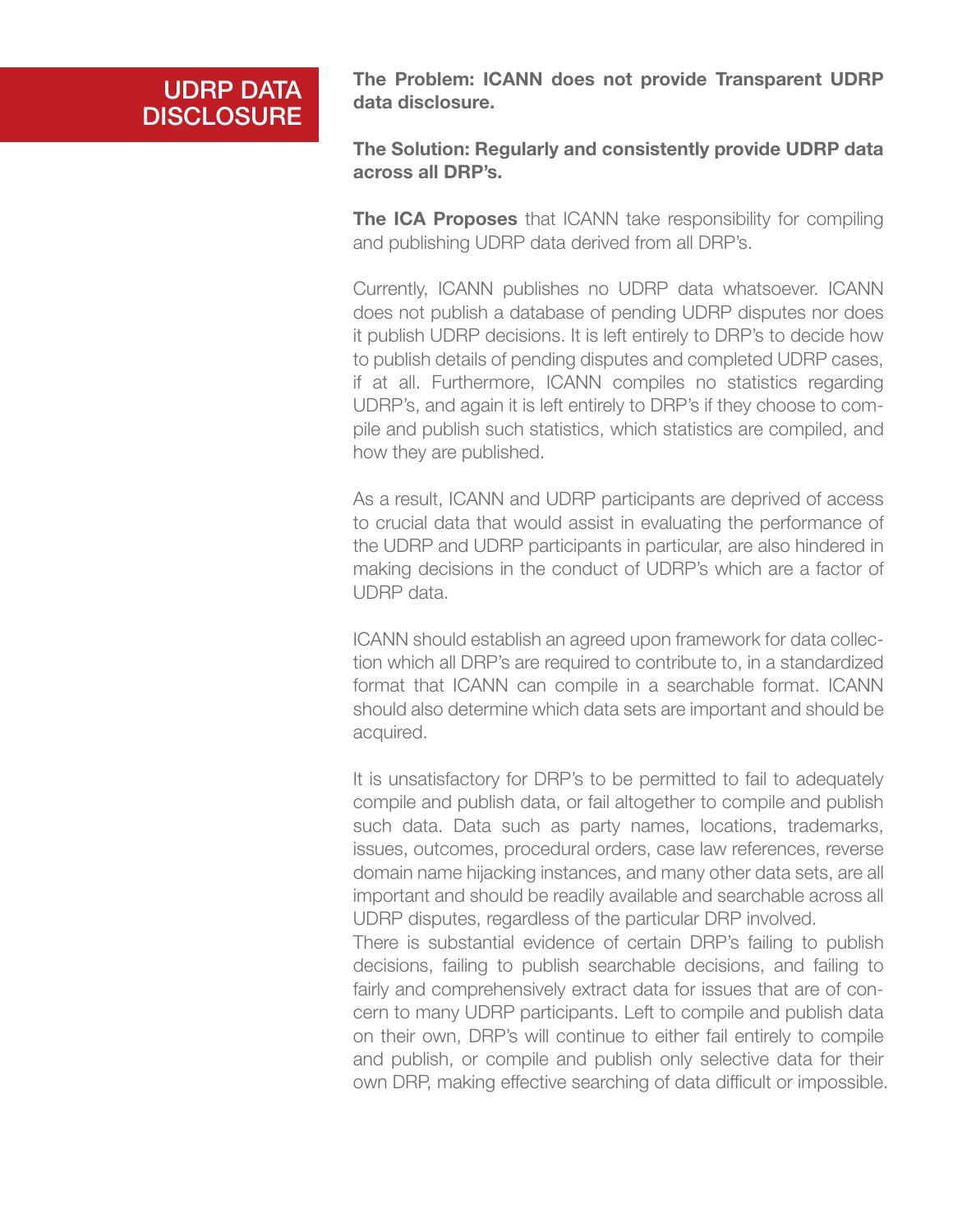### **PANELIST** APPOINTMENT

The Problem: Panelists are appointed by DRP's in secret, without any Transparent methodology.

#### The Solution: Require DRP's to follow an established and fair procedure for appointing Panelists to UDRP cases.

The ICA Proposes that DRP's be required to appoint Panelists pursuant to an established and fair mechanism that prevents DRP's from unduly influencing the outcome of DRP's by unilaterally determining or impacting the appointment of Panelists.

The appointment of a Panelist to hear a UDRP dispute can have a crucial impact on the outcome of the dispute, and in some instances even arguably pre-determine its outcome based upon a particular Panelist's recorded inclinations on particular UDRP issues.

In single-Panelist cases, DRP's unilaterally appoint a Panelist from their roster. The roster is public, however which Panelist from the roster is selected by the DRP is unknown by the UDRP participants, and thereby lacks any transparency. If a DRP appoints the same Panelist over and over again, it may unduly impact the course of UDRP case law. Furthermore, by appointing certain panelists whose views on particular issues are known to the DRP, or whose records indicate to the DRP a certain predisposition to side with respondents or complainants, the DRP may be unfairly prejudicing UDRP outcomes and case law.

In three-Panelist cases, although parties are able to submit names for their own nominees to the Panel, the chair position is chosen from amongst candidates unilaterally selected by the DRP. Accordingly, the DRP is in a position to include Panelists whose views are known to the DRP on particular issues or are otherwise predisposed to side with a complainant or respondent.

Accordingly, the methodology for DRP's selection of Panelists from its roster is a crucial element in ensuring fairness and the perception of fairness in UDRP disputes.

DRP's should be required to use a 'round robin' system for appointment of Panelists, whereby the DRP is compelled to appoint (or nominate in the case of three-member Panels), the 'next Panelist on the roster list' and to certify same to the Parties, so that there is no room for unduly influencing Panel selection, and by extension, possibly unduly influencing UDRP outcomes. In the case of three-person Panels where greater experience may be desired for the chair position, an additional select list should be adopted by the DRP's, with transparent, public disclosure.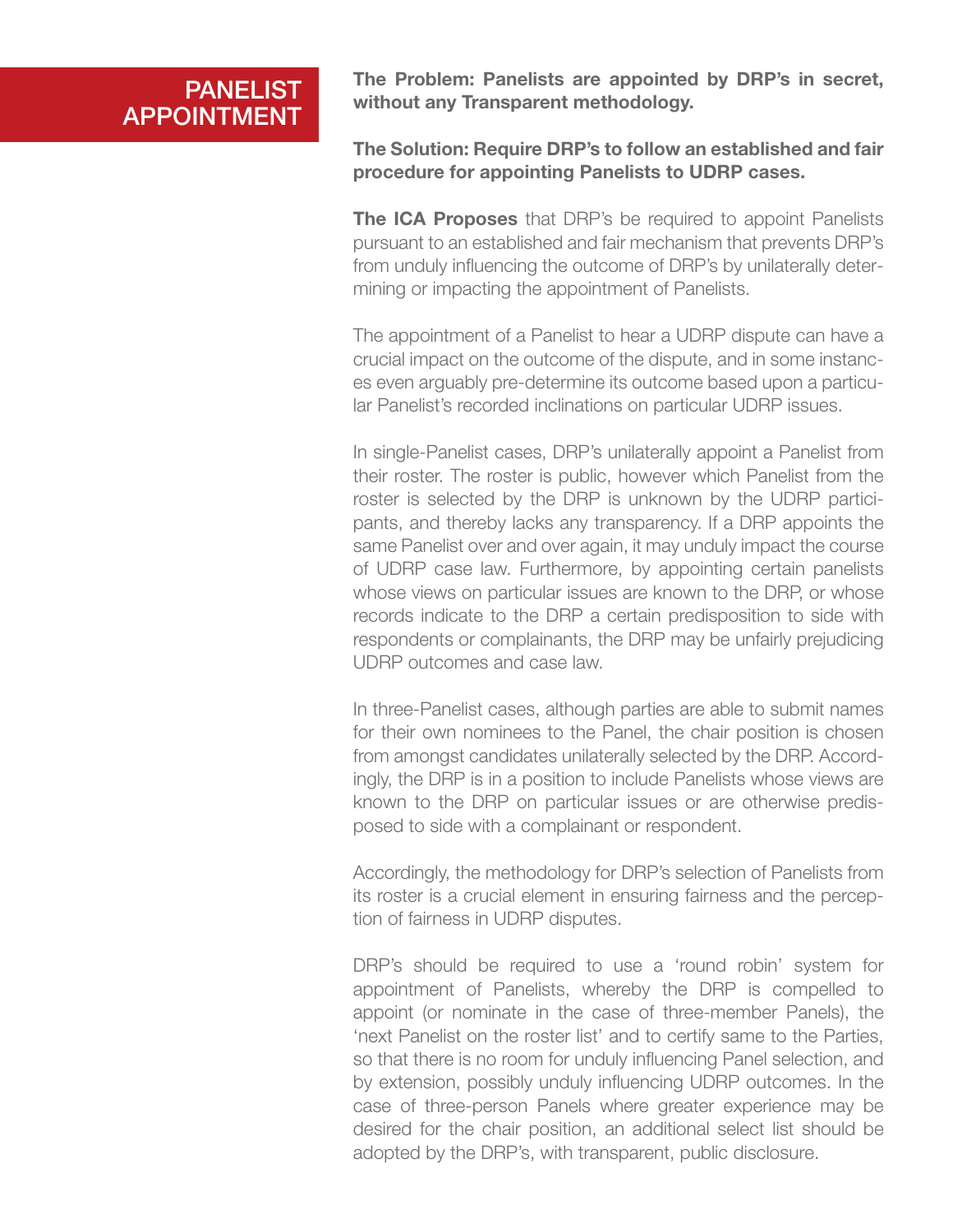# III. Uniformity

The ICA believes that the UDRP be truly "Uniform" regardless of which Dispute Resolution Provider administers the dispute and that no DRP be permitted to unilaterally create rules or procedures which have the effect of altering the uniformity of the UDRP.

## FORUM SHOPPING

The Problem: DRP's have been free to write their own supplementary rules which make the UDRP a hodgepodge of various rule sets which make UDRP procedure unnecessarily inconsistent and encourages forum shopping.

#### The Solution: Establish a Uniform set of Supplementary Rules common to all DRP's.

The ICA Proposes that a single set of procedural rules govern all UDRP proceedings. Currently, each DRP has its own set of supplementary rules ostensibly as enabled by the ICANN Rules. Pursuant to the ICANN Rules, DRP's can adopt Supplementary Rules which cover topics such as fees, word and page limits, and file size, forms of cover sheets, etc. But there is no good reason for a DRP to adopt its own version of Supplemental Rules when such topics should not vary between DRP's. Fees should be established by ICANN pursuant to contracts or similar arrangements. Word length should be uniform so as not to enable one DRP to allow substantially longer or shorter pleadings than another DRP, as this substantially affects the nature and efficacy of the proceeding. File sizes should be uniform as each DRP is equipped to handle standard file sizes. Cover pages should be uniform as there is no reason to vary from a standardized approach. Uniform Supplementary Rules would enable UDRP practitioners, parties, and panelists to take the same procedural steps in each case, regardless of the DRP involved, thereby increasing the ease of use of the UDRP.

It would also avoid the risk of ad hoc procedural regulations impacting outcome. It would prevent DRP's from raising filing fees or adding new additional filing fees, which they are entirely free to do now, and in fact have done. If DRP's were to all decide to raise filing fees dramatically, there is no current recourse under the Policy, and they would indeed be permitted to do so under the current Rules.

Furthermore, the absence of a Uniform set of Supplement Rules encourages DRP's to compete with each other by providing more favorable procedures to Complainants, who are ultimately the primary client of DRP's.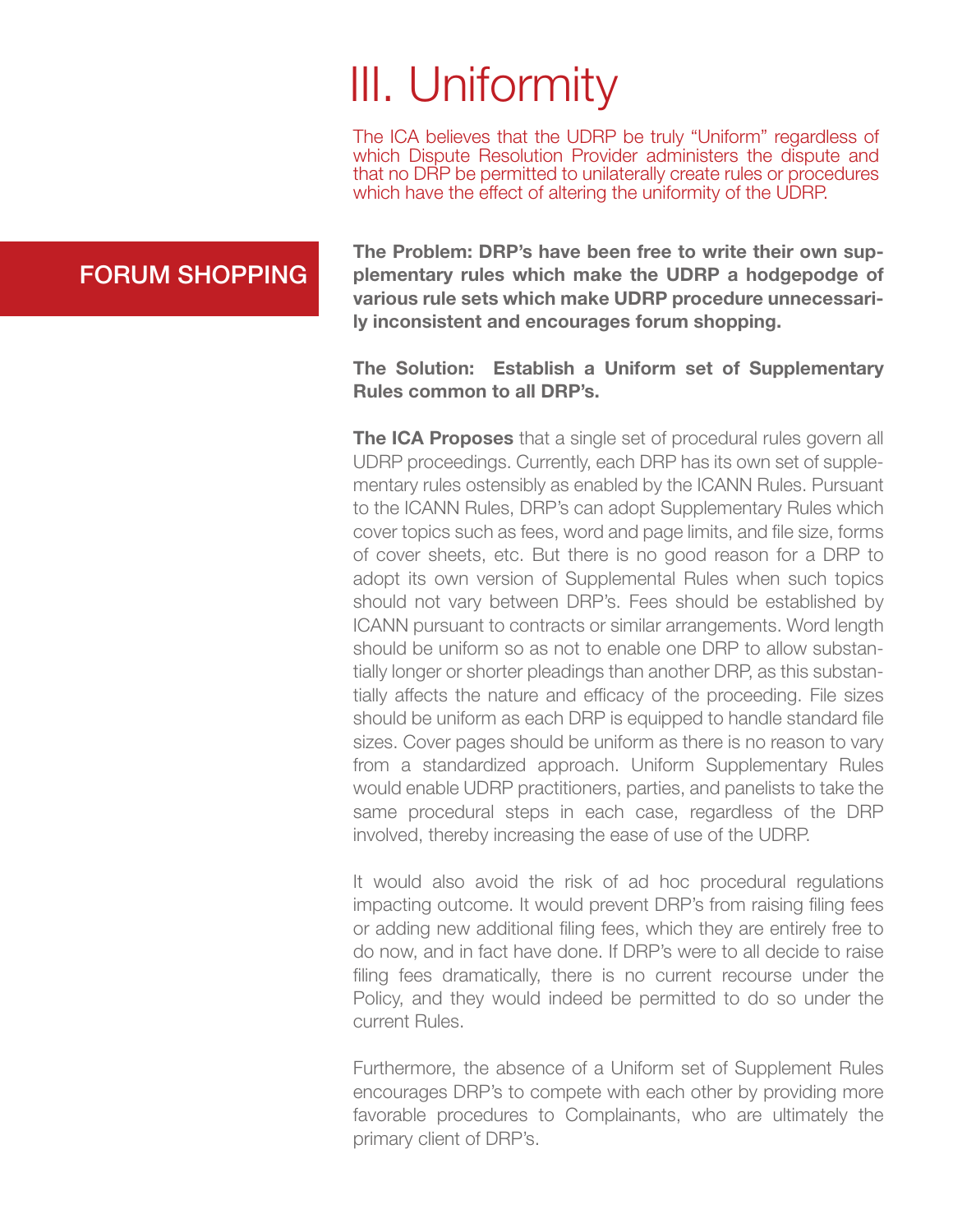### **INCONSISTENT** SUPPLEMENTAL RULES

The Problem: Even though the ICANN Rules expressly forbid DRP's from adopting Supplemental Rules which are "inconsistent" with the Policy or which "conflict" with the Rules, at least one DRP has unilaterally adopted such prohibited Supplementary Rules, without any recourse available to UDRP participants.

The Solution: Prohibit any DRP from unilaterally adopting any Supplemental Rules whatsoever without consultation and ICANN oversight, and require ICANN approval prior to adoption of any Supplemental Rules or procedures.

The ICA Proposes that all existing DRP Supplemental Rules be extinguished in favor of a single uniform rule set common among all DRP's. To the extent that any DRP purports to require its own set of Supplemental Rules or procedures, it should be required to consult with ICANN stakeholders and obtain ICANN approval prior to the adoption of same.

A prime example of DRP's unilaterally establishing Supplemental Rules is where a DRP's Supplemental Rules expressly permit the filing of "additional written statements and documents", beyond the Complaint and the Response. This is clearly in conflict with UDRP Rule 12 which by implication states that the UDRP process involves only a Complaint and a Response, with only the possibility of the Panel itself requesting further statements or documents from either of the parties. By departing from the Rules, the DRP has effectively added another costly layer to the UDRP procedure which is inconsistent with the Policy, without any consultation, authorization, or oversight.

### DRP PANELIST ROSTERS

The Problem: The Rules permit parties to nominate Panelists for three-member Panel disputes and even permit a Complainant under Rule 6(d) to nominate a Panelist from any DRP's roster, but the language is unclear as to whether this also applies to Respondents. Furthermore, DRP's tend not to appoint Panelists drawn from other DRP rosters, despite the Rules. As a result, the Uniformity as between particular DRP's that would otherwise be afforded to Parties as a result of an effectively 'shared' roster, is substantially diminished.

The Solution: Revise Rule 6(d) to make it clear that both Complainants and Respondents can nominate Panelists from any DRP roster, and also require DRP's to report to ICANN on a regular basis on the number of Panelists appointed from another DRP.

**The ICA Proposes** that Rule 6(d) to make it crystal clear that all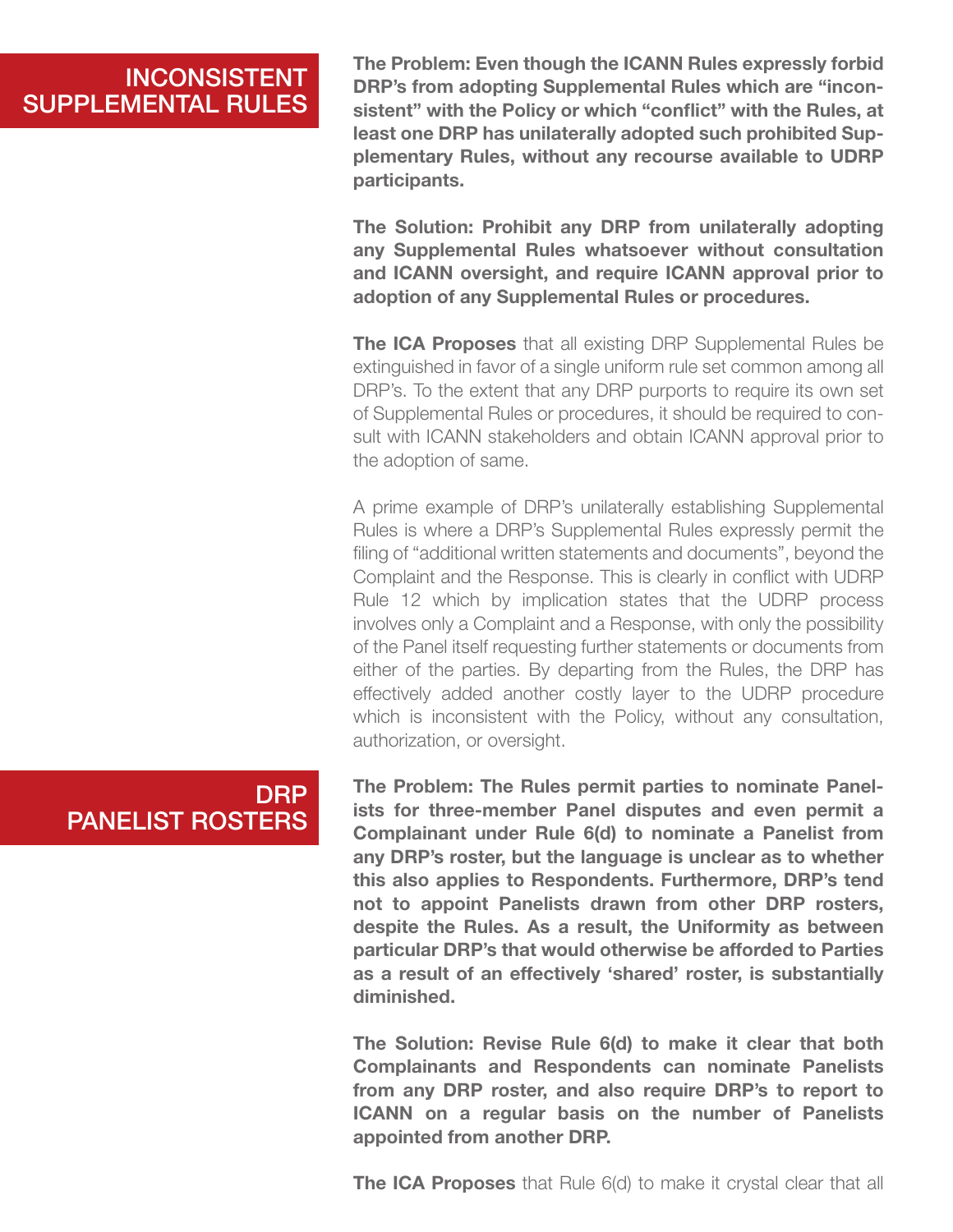### **DRP** PANELIST ROSTERS

candidates nominated by parties to a three-member Panel dispute may be drawn from any DRP, and that DRP's be monitored for compliance.

Rule 6(d) on its face sets out that when a Complainant nominates its candidates, the Complainant may draw from any DRP roster, but there is no comparable language provided for Respondents. The understanding has nevertheless been that this provision applies to Respondents as well, but greater clarity is required. Moreover, anecdotal evidence suggests that despite being permitted to nominate candidates from a DRP other than the one that is administering the particular dispute, DRP's tend to favor their own in-house Panelists rather than willingly appoint a Panelist from another DRP. DRP's have an interest in sending files to their own Panelists so as to satisfy their own contractors.

In order to overcome this natural bias of DRP's, monitoring and oversight is required. By requiring DRP's to report to ICANN on the number of outside Panelists nominated by a party during a reporting period, and the number of outside Panelists actually appointed by the DRP, it will become clear whether a DRP is abiding by the Rules or whether it is abrogating its responsibilities and thereby breaching its contract or similar arrangement with ICANN.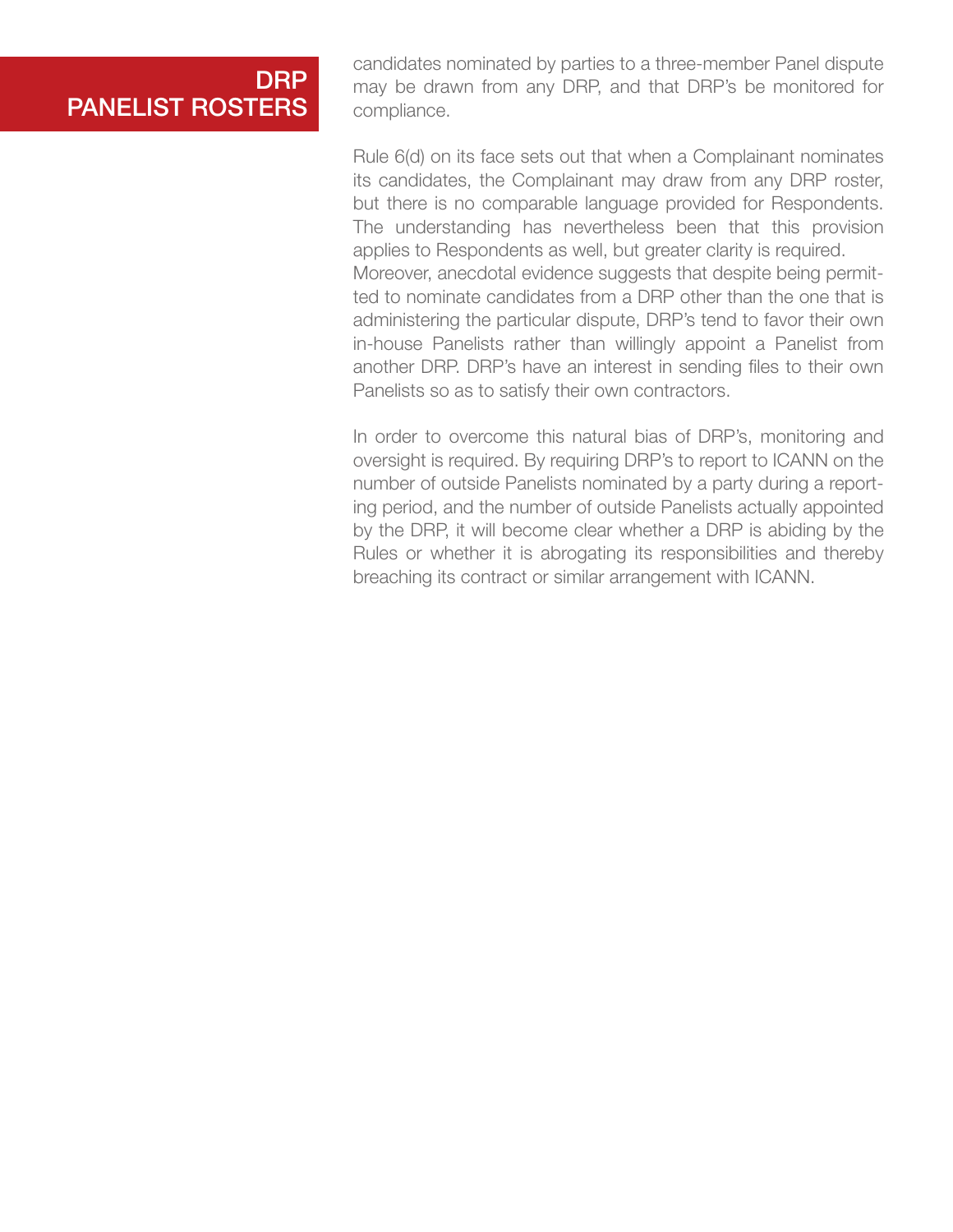## IV. Predictability

The ICA believes that steps be taken to enshrine the principle of 'Predictability' in UDRP decision making by Panelists so that parties can be reasonably reliant on Panels following established precedent and consensus views on common UDRP interpretation issues. Consistent interpretation of the Policy by Panelists will more often produce predictable outcomes.

The Problem: Currently, Panelists who disregard well-established interpretations of the Policy continue to be assigned to numerous UDRP cases, which no recourse, no oversight and no de-accreditation mechanism in place to remove these "rogue" Panelists who threaten the Predictability of the UDRP.

The Solution: Require all DRP's and Panelists to subscribe to a single 'Consensus View' and be subject to discipline and/or de-accreditation for failure to apply the interpretations established by the Consensus View.

The ICA Proposes that through consultation and consensus amongst UDRP participants and ICANN stakeholders, a single "Consensus View" of UDRP interpretation be established to increase predictability of Panel decisions. Without such an interpretative tool being required for all Panelists, Panelists will continue to issue outlaying decisions which harm the credibility and efficacy of the UDRP at tremendous costs to UDRP participants.

While one DRP has created its own "Consensus View", this alone is inadequate for a number of reasons. First of all, this interpretative tool was unilaterally created without wide consultation and input from UDRP participants. Second of all, it is not common nor is it adhered to by all DRP's. Third of all, there is no requirement that Panelists adhere to it. Accordingly, although the concept behind this existing Consensus View is helpful, Predictability requires that one unitary and universally accepted interpretative tool be developed for all Panelists across all DRP's, and that there be a mechanism for identifying, disciplining, and/or de-accrediting DRP's and Panelists who do not adhere to it.

The weakening of the Policy by certain Panelists who have negligently or purposefully departed from well-established precedent and interpretation has encouraged dozens of frivolous complaints and is directly responsible for the recent surge in abusive complaints and RDNH findings.

Without high levels of predictability, parties are encouraged to file frivolous pleadings employing outlandish or discredited UDRP theories in the hopes that they will draw a rogue Panelist or Panelists who easily depart from well-established precedent and principles.

## ROGUE INTERPRETIONS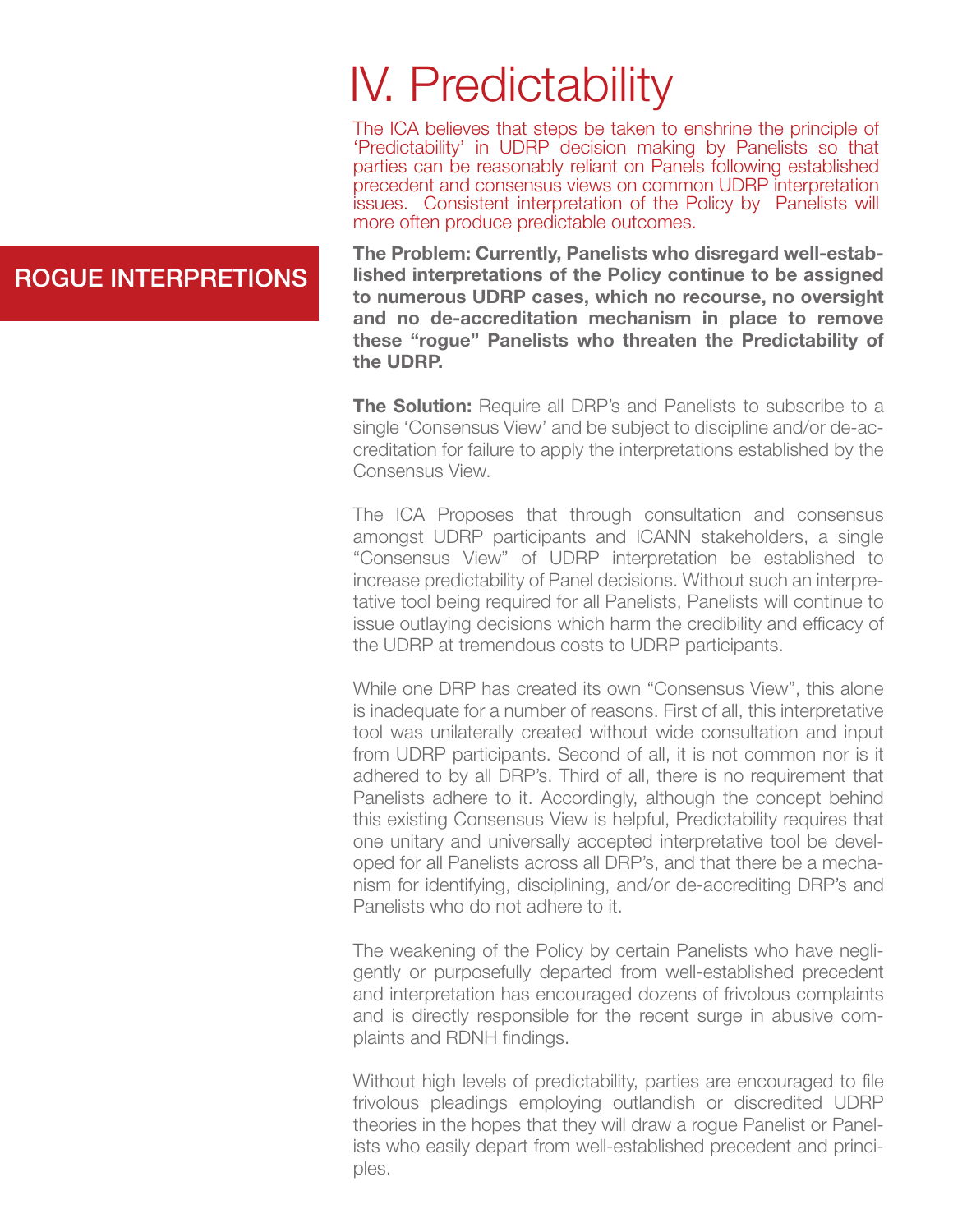## V. Balance

The ICA believes that Balance be enshrined as a guiding principle in the administration of the UDRP procedure. In the UDRP, it is not the case that only one party has rights and that only one party is subject to harm. While the UDRP was created to address the harm of cybersquatting suffered by trademark owners, The UDRP should find the proper balance between protecting trademark rights and respecting the ownership rights of domain registrants.

The Problem: Certain DRP's accept cases with fees being paid by Complainants on a 'staggered basis", with the balance of fees only being payable after a Response is filed. This can lead to Complainants deciding to not pay the second installment once they receive a Response, after the Respondent has already incurred substantial expense and the domain name has already been locked. There is no remedy in the Policy or the Rules for this eventuality.

The Solution: Where a Complainant fails to pay its second installment of fees, the DRP should be required to appoint a single Panelist who is directed to make a finding of bad faith against the Complainant, refund the Respondent's fee, and prohibit that Complainant from bringing another UDRP Complaint to any DRP.

The ICA Proposes that the Rules be amended to provide for the eventuality of a Complainant refusing to pay the second installment of a DRP fee after a Respondent files a Response and elects a three-member Panel.

There is a gap in the Rules that enables a Complainant to game the system. As currently drafted, the Rules and DRP Supplemental Rules are silent on what happens if a Complainant files a Complaint electing a single-member Panel, receives a Response electing a three-member Panel, and then fails, refuses, or neglects to pay the additional fee levied against the Complainant in respect of the three-member Panel. Some unscrupulous Complainants may see this as an opportunity to abscond from the proceeding when faced with a strong Response or an allegation of Reverse Domain Name Hijacking. DRP's are helpless in such circumstances, as the Rules do not address this contingency.

If a Complainant fails, refuses, or neglects to pay its second installment of fees within a five-day period without excuse, it is demonstrative of the Complainant's abuse of the UDRP process, and a single-member Panel should be appointed by the DRP and that Panelist should be directed to make a finding of RDNH against the defaulting Complainant. Only in that way is such a Complainant dissuaded from attempting to obstruct the proceeding by failing to pay for the three-member Panel.

## STAGGERED FEES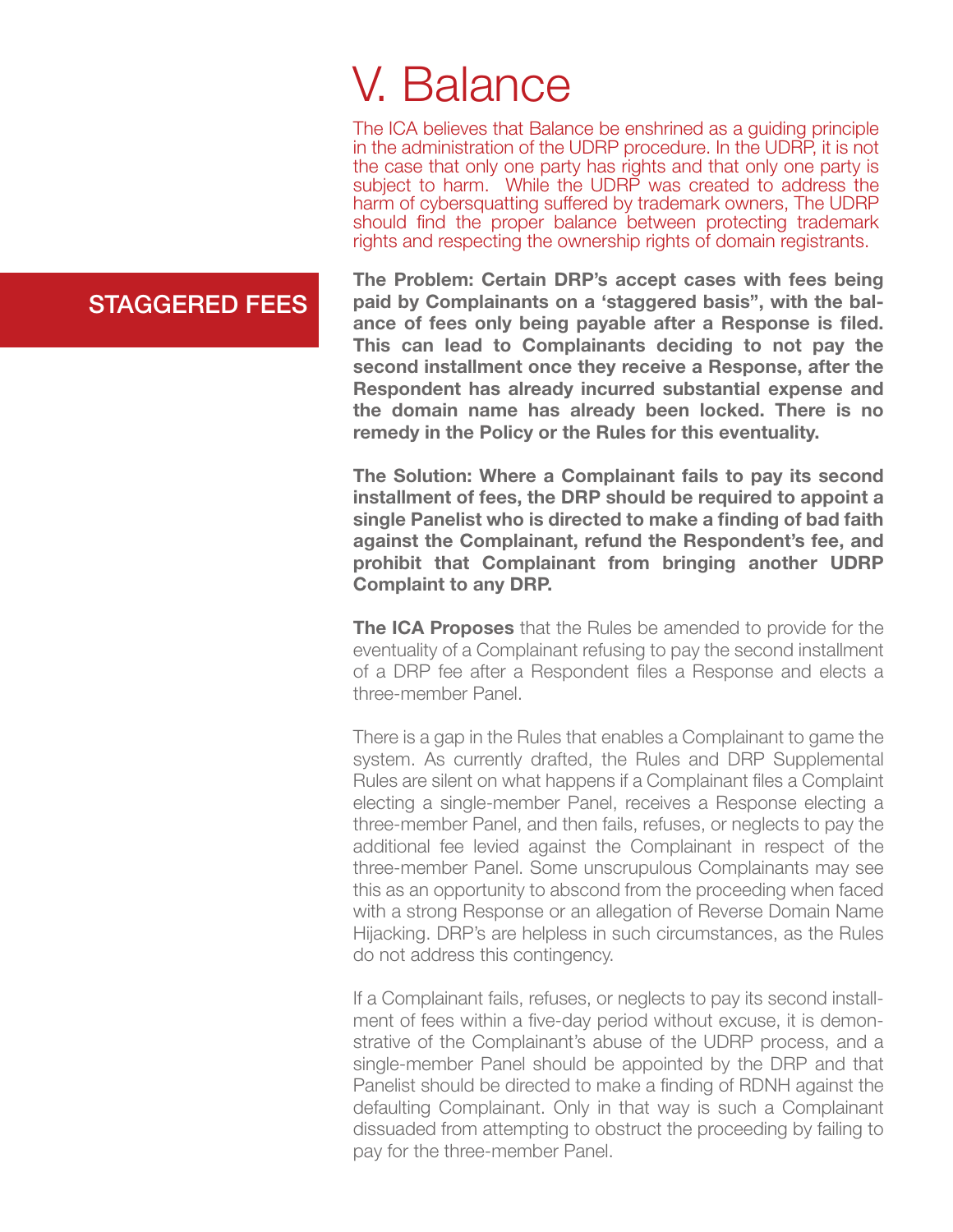## ADDITIONAL **SUBMISSIONS**

The Problem: Currently Complainants will file an additional submission as a rebuttal to a Response, notwithstanding that it is not permitted by the Rules, and it will be put in front of the Panel by the DRP whether it is ultimately admitted by the Panel or not. This prejudices the Panel as they are provided with an additional submission even though it may be entirely improper and ultimately disallowed by the Panel.

The Solution: Additional submissions should continue to be prohibited but the Rules should make this even clearer. Where exceptional circumstances are claimed by a Complainant to justify an unsolicited additional submission, the Rules should require a Complainant to submit its claim for an additional submission and await a favorable ruling before submitting the additional submission itself.

**The ICA Proposes** that the Rules governing additional submissions need to be more fairly Balanced in favor of Respondents. Currently, and despite the Rules, Policy, and case law providing otherwise, Complainants will with exceeding frequency, unilaterally submit a "rebuttal" in response to a Response. This puts Respondents in an untenable position. First of all, the Complainant will file the rebuttal at a time of its own choosing unless a particular DRP's Supplemental Rules provide otherwise, making it possible to file a rebuttal weeks or even months after the Response is filed and while deliberations are already underway. Secondly, by putting its rebuttal before the Panel regardless of whether it is admissible, as DRP's invariably will do, Respondents are prejudiced since they have not yet had an opportunity to object to the submission of the filing and the purported grounds for same, if any. Thirdly, when faced with a rebuttal filed without authorization from the Panel, often while the Panel deliberations are already underway, a Respondent will often be compelled to respond with a lengthy and costly additional filing of its own, only to find out later that the Panel has disallowed the Complainant's rebuttal. The best procedure would be to require the Complainant to submit its request to file an additional submission with supporting reasons and await a ruling, prior to filing any additional submission.